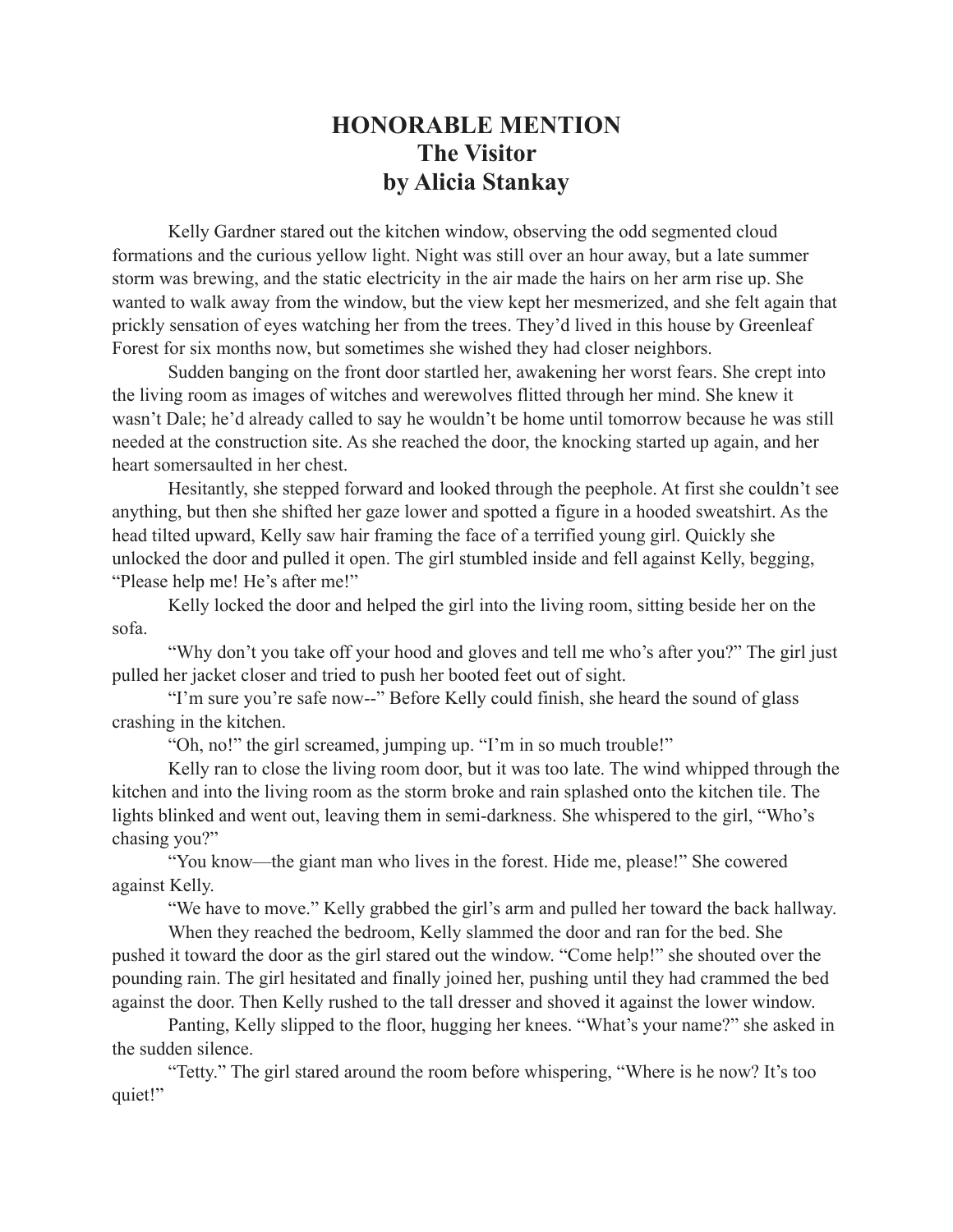Before Kelly could say anything, thunder boomed and rocked the whole house. Tetty screamed again and cringed behind the bed's headboard as lightning shot across the sky and smashed into a tall oak tree. When Kelly heard an ominous crack, she stood up to peer over the dresser through the upper window into the twilight darkness. A huge hairy man stared back at her from, outside.

Kelly gasped at his face seconds before she saw the top of the oak tree sway toward the house. "He's right outside where the oak tree was hit by lightning!"

Before she could say anything else, they were knocked backward as leafy branches crashed through the roof. Kelly banged her head on the floor and almost lost consciousness. Tetty lay beside her, begging, "Don't die, please. Don't leave me alone!"

Kelly stared at her, confused for a moment, and then whispered, "Be quiet! He's out there somewhere." The branches above their heads shifted slightly and wet leaves rained down. The heaviest branch formed a leafy cage of green around them.

Putting her fingers on her lips to remind Tetty to stay quiet, Kelly inched herself up into a sitting position. But when Tetty tried to sit up, her right foot was jammed under the branch. No matter how she twisted, it wouldn't slide out. She yelped in pain with every move.

Kelly tried to push the branch off her foot but couldn't budge it. Tetty stared at her with panicky eyes, and Kelly hurried to whisper, "Don't worry; I'll figure out something. Let me try one more time."

But the branch was jammed, and nothing Kelly did could shift it. She directed quick peeks at the shattered window, hoping the hairy man had been knocked out or frightened away. When she reached down to give Tetty's boot another tug, her foot slipped out partway.

"Yikes, it's hairy inside your boot!" Kelly exclaimed just as the huge branch began to rise, releasing Tetty's foot. The branch was pulled up and away and someone asked, "Is everybody okay in there?"

Kelly stared at Tetty's furry foot before she slowly gazed up into the man's furry face. Then she scrambled back away from both of them. The man knelt down by Tetty and said, "See what happens when you run away from home? Now apologize to this nice lady here."

Tetty whispered, "Sorry." Her father picked her up in his long, hairy arms and walked through the broken wall. He turned around to say, "Don't worry. I'll be back to help fix the damage."

Dazed, Kelly sat on the floor. She hardly noticed the rain had stopped and a quarter moon brightened the night sky. At least now she knew she had neighbors nearby.

## **Alicia Stankay, "The Visitor"**

Alicia Stankay is a fiction writer and photographer. She has written short stories and novels, along with an occasional poem when the poetry muse guides her fingers. Visits to local state parks allow her to enjoy hiking, taking nature photos, and using those surroundings as settings in some of her stories. She is thrilled that many of her photos and stories have appeared in the *Loyalhanna Review* over the years. Her photography also graces the covers of her books, including *Cathi and Katrina: Adventure in Old Economy Village,* a teen story featuring the living